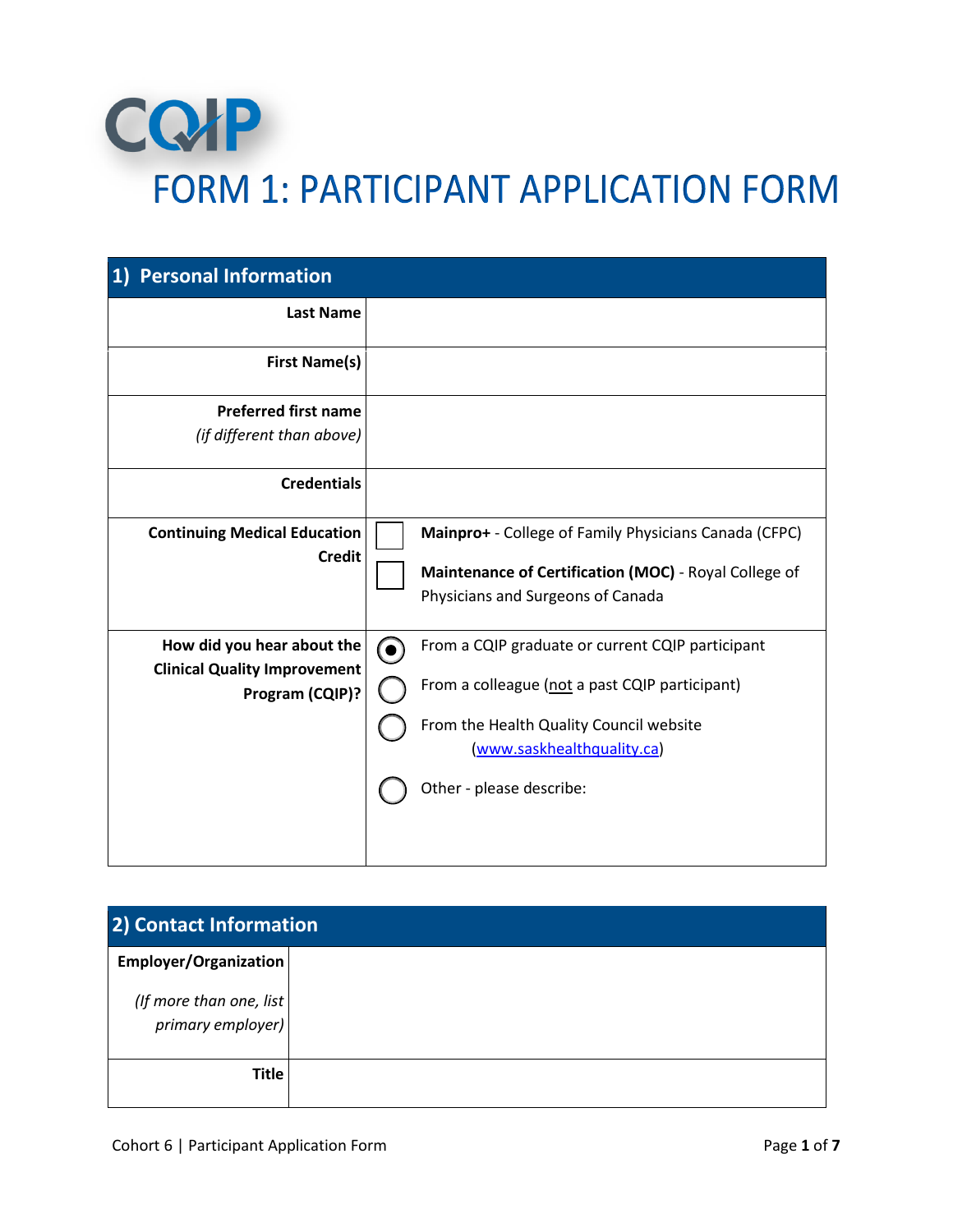|                                                                                                       | <b>Work Address</b> Site or building<br>(if applicable) |  |
|-------------------------------------------------------------------------------------------------------|---------------------------------------------------------|--|
|                                                                                                       | <b>Street</b>                                           |  |
|                                                                                                       | City, province                                          |  |
|                                                                                                       | Postal code                                             |  |
| Phone                                                                                                 | Work                                                    |  |
|                                                                                                       | Cell                                                    |  |
| *Email                                                                                                |                                                         |  |
| (Indicate your preferred<br>email address as most<br>communication will be<br>sent to you via email.) |                                                         |  |
| Preferred address for Site or building                                                                |                                                         |  |
| correspondence, if<br>different than above                                                            | (if applicable)                                         |  |
| (e.g. reimbursement<br>cheques)                                                                       | <b>Street</b>                                           |  |
|                                                                                                       | City, province                                          |  |
|                                                                                                       | Postal code                                             |  |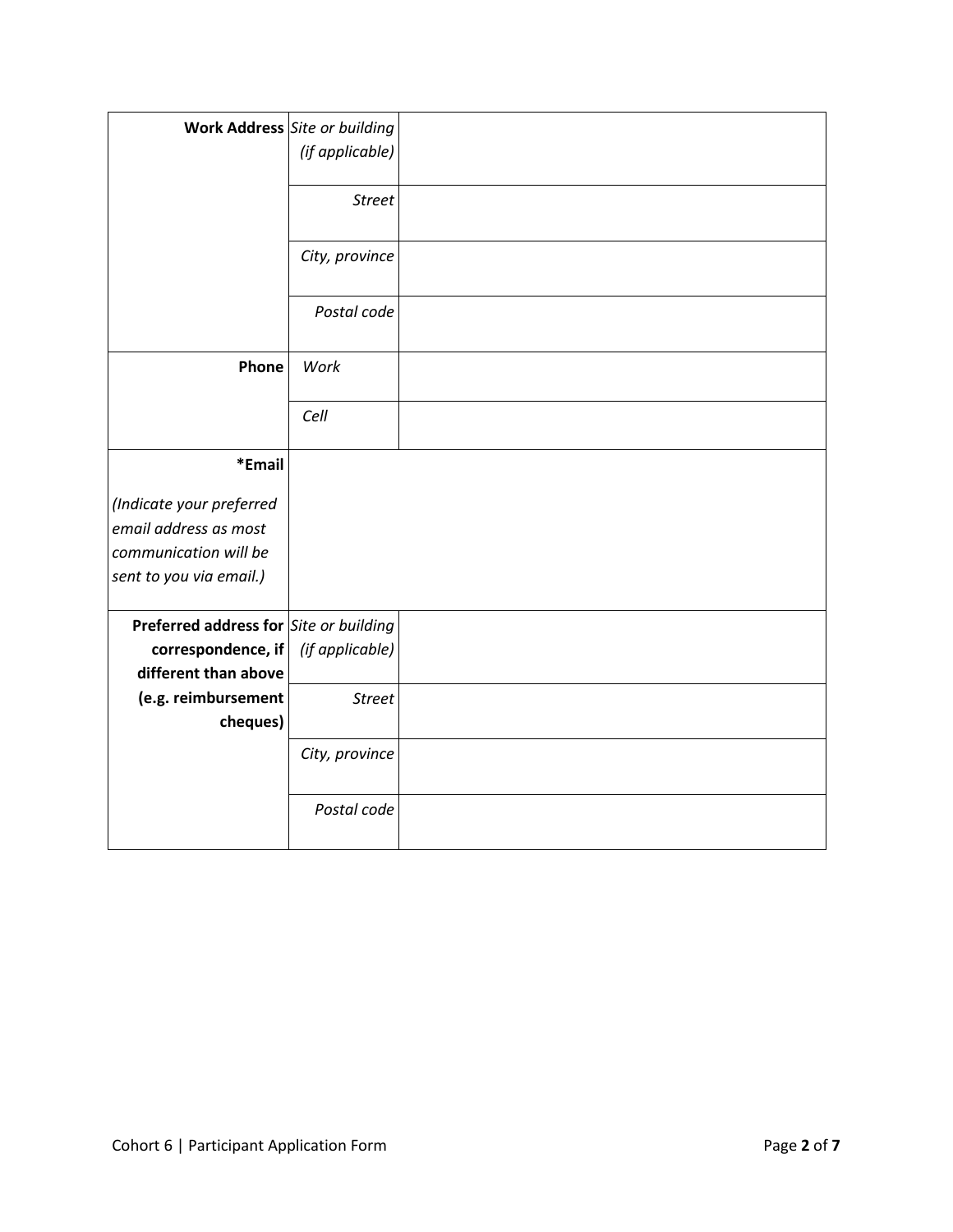| Provide a brief summary of your educational background.                                                                                          |  |  |  |
|--------------------------------------------------------------------------------------------------------------------------------------------------|--|--|--|
|                                                                                                                                                  |  |  |  |
|                                                                                                                                                  |  |  |  |
|                                                                                                                                                  |  |  |  |
|                                                                                                                                                  |  |  |  |
| Describe any previous quality improvement training you have had.                                                                                 |  |  |  |
|                                                                                                                                                  |  |  |  |
|                                                                                                                                                  |  |  |  |
|                                                                                                                                                  |  |  |  |
|                                                                                                                                                  |  |  |  |
| Why are you interested in participating in the Clinical Quality Improvement Program?                                                             |  |  |  |
|                                                                                                                                                  |  |  |  |
|                                                                                                                                                  |  |  |  |
|                                                                                                                                                  |  |  |  |
|                                                                                                                                                  |  |  |  |
|                                                                                                                                                  |  |  |  |
| Describe how you intend to apply the learnings and experience you gain from participating in the<br><b>Clinical Quality Improvement Program.</b> |  |  |  |
|                                                                                                                                                  |  |  |  |
|                                                                                                                                                  |  |  |  |
|                                                                                                                                                  |  |  |  |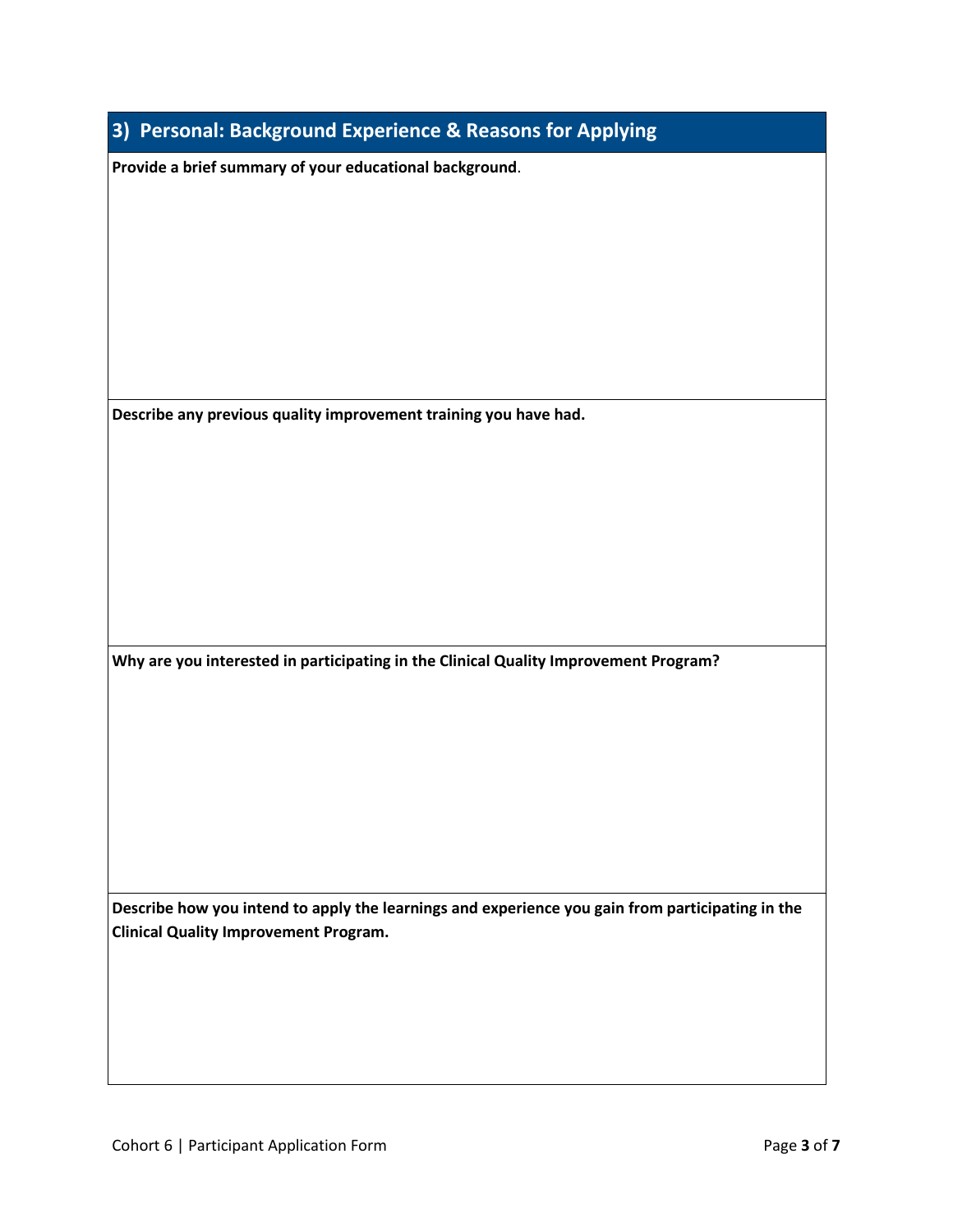## **4) Organizational: Current Role(s) and Context**

**What are your current responsibilities or formal role(s) within the health system?**

**What is the context for your clinical work (e.g., hospital, long-term care, primary care, etc.)?**

**Describe the improvement work you are currently involved in (if any), such as committees, teams and projects.**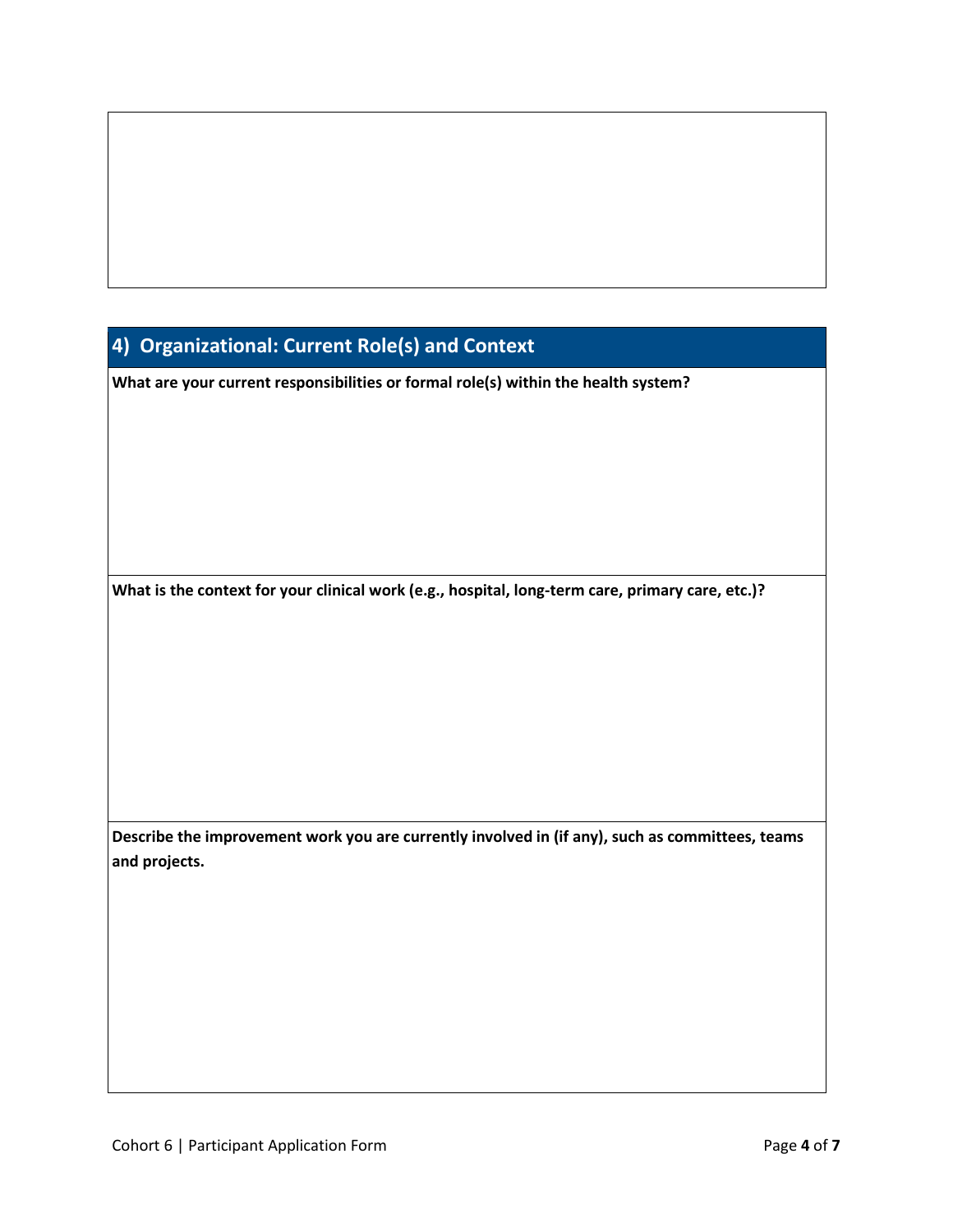**How would formal training in clinical quality improvement benefit your work?**

## 5) **Proposed Clinical Problem**

Respond to the questions that follow to describe the clinical problem you are proposing to address through your participation in the Clinical Quality Improvement Program.

**What is the specific problem you are trying to solve?** Describe how you know that this is a problem.

**In addressing this problem, who do you plan to engage and why?** *(Please include Patient Family Partner involvement, if any)*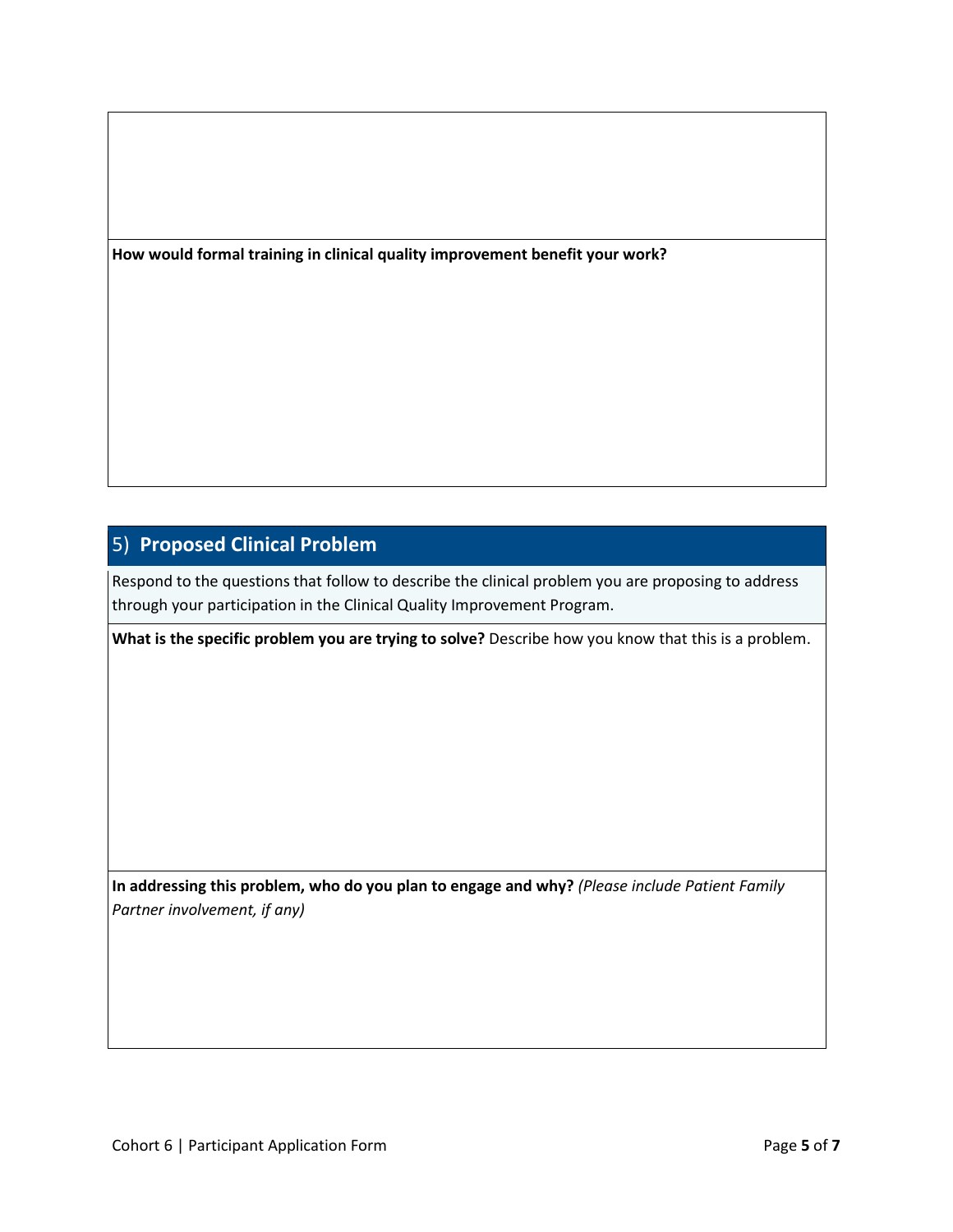**What would success look like in addressing this problem?**

For example: How would addressing this problem benefit patients and families, providers, and the overall system?

**How does addressing this problem connect to the goals, strategies and key actions outlined in the current provincia[l health system plan?](https://pubsaskdev.blob.core.windows.net/pubsask-prod/126407/HealthPlan_2021-22.pdf)** 

## **Applicant Agreements**

**Please check the following boxes to acknowledge your agreement to the following statements.**

I have read the **CQIP Application Guide.**

| I am aware of the time commitments (Section 3.0) involved in participating in the Clinical Quality |  |
|----------------------------------------------------------------------------------------------------|--|
| Improvement Program.                                                                               |  |

I am aware that attendance is mandatory at the in-person Collaborative Learning Labs. If accepted, I agree to attend and participate fully in all five Collaborative Learning Labs.

I understand that the online modules must be completed prior to the in-person Collaborative Learning Lab and that material covered in the online modules will not be re-delivered at the Collaborative Learning Labs.

I understand that if I miss any mandatory component of the program, that I may be asked to reimburse the program for related collaborative learning lab costs and may also be denied reimbursement for related program activities.

I have received sign-off from my supervisor to apply to the program, and if accepted, to attend the in-person Collaborative Learning Labs and make necessary adjustments to my work schedule (*if applicable).*